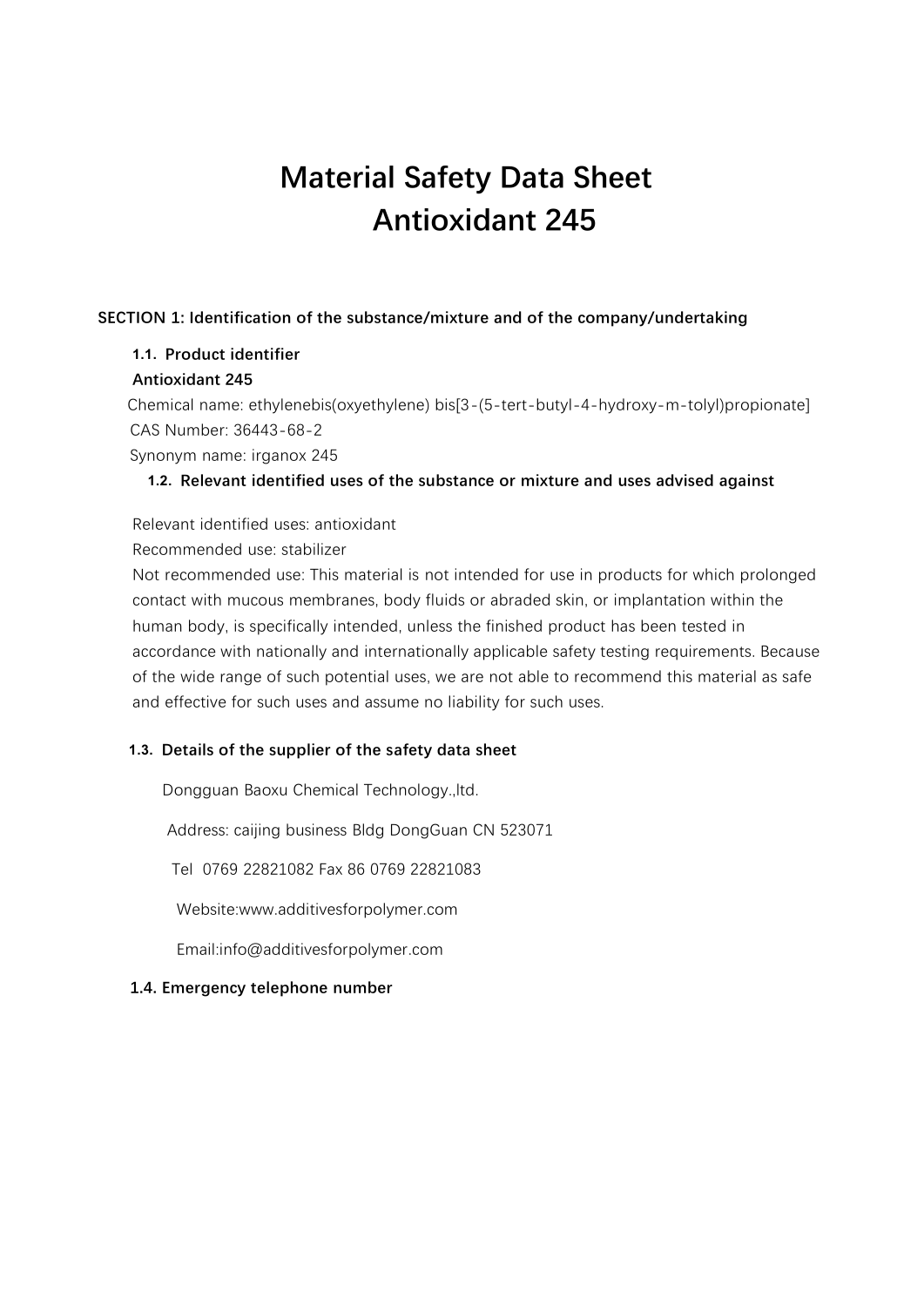## **SECTION 2: Hazards Identification 2.1.**

## **Classification of the substance or mixture**

According to Regulation (EC) No 1272/2008 CLP

No need for classification according to GHS criteria for this product.

According to Directive 67/548/EEC or 1999/45/EC Possible Hazards:

The product is under certain conditions capable of dust explosion.

## **2.2. Label elements**

Globally Harmonized System, EU (GHS) The product does not require a hazard warning label in accordance with GHS criteria. According to Directive 67/548/EEC or 1999/45/EC The product does not require a hazard warning label in accordance with EC Directives. as in Annex VI of Directive 67/548/EEC

The product does not require a hazard warning label in accordance with EC Directives. Self classification

#### **2.3. Other hazards**

According to Regulation (EC) No 1272/2008 CLP The product is under certain conditions capable of dust explosion.

## **SECTION 3: Composition/Information on Ingredients 3.1.**

#### **Substances**

Chemical nature Ethylenebis(oxyethylene) bis 丨 3-(5-tert-butyl-4-hydroxy-m-tolyl)propionate]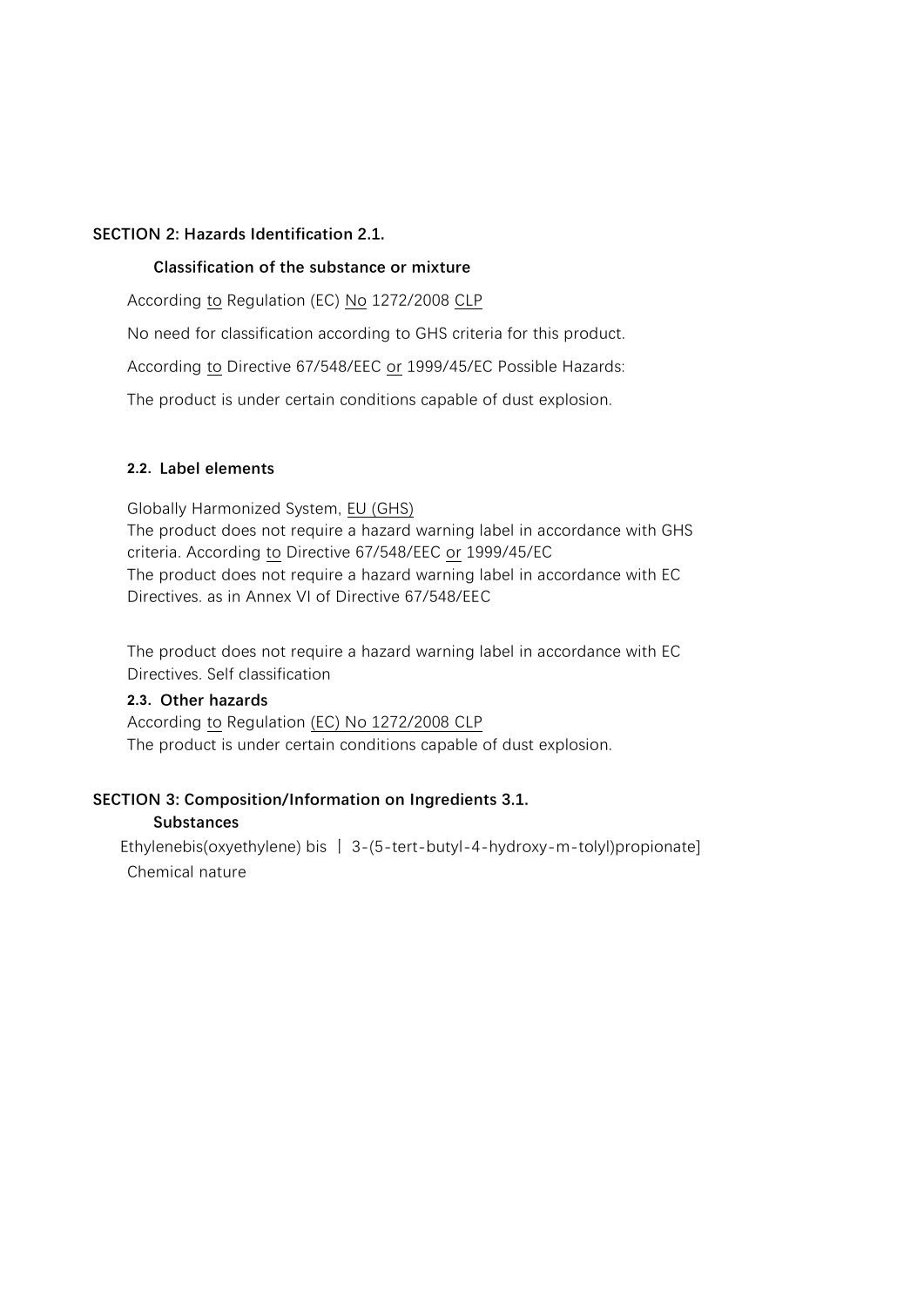antioxidant **3.2. Mixtures** Not applicable

#### **SECTION 4: First-Aid Measures**

#### **4.1. Description of first aid measures**

Remove contaminated clothing.

If inhaled:

If difficulties occur after dust has been inhaled, remove to fresh air and seek medical attention. On skin contact:

Wash thoroughly with soap and water.

On contact with eyes: Wash affected eyes for at least 15 minutes under running water with eyelids held open.

On ingestion:

#### **4.2. Most important symptoms and effects, both acute and delayed**

Symptoms: The most important known symptoms and effects are described in the labelling (see section 2) and/or in section 11.

Further important symptoms and effects are so far not known.

#### **4.3. Indication of any immediate medical attention and special treatment needed**

Treatment: Treat according to symptoms (decontamination, vital functions), no known specific antidote.

#### **SECTION 5: Fire-Fighting Measures**

#### **5.1. Extinguishing media**

Suitable extinguishing media: dry powder, foam

Unsuitable extinguishing media for safety reasons: carbon dioxide

Additional information: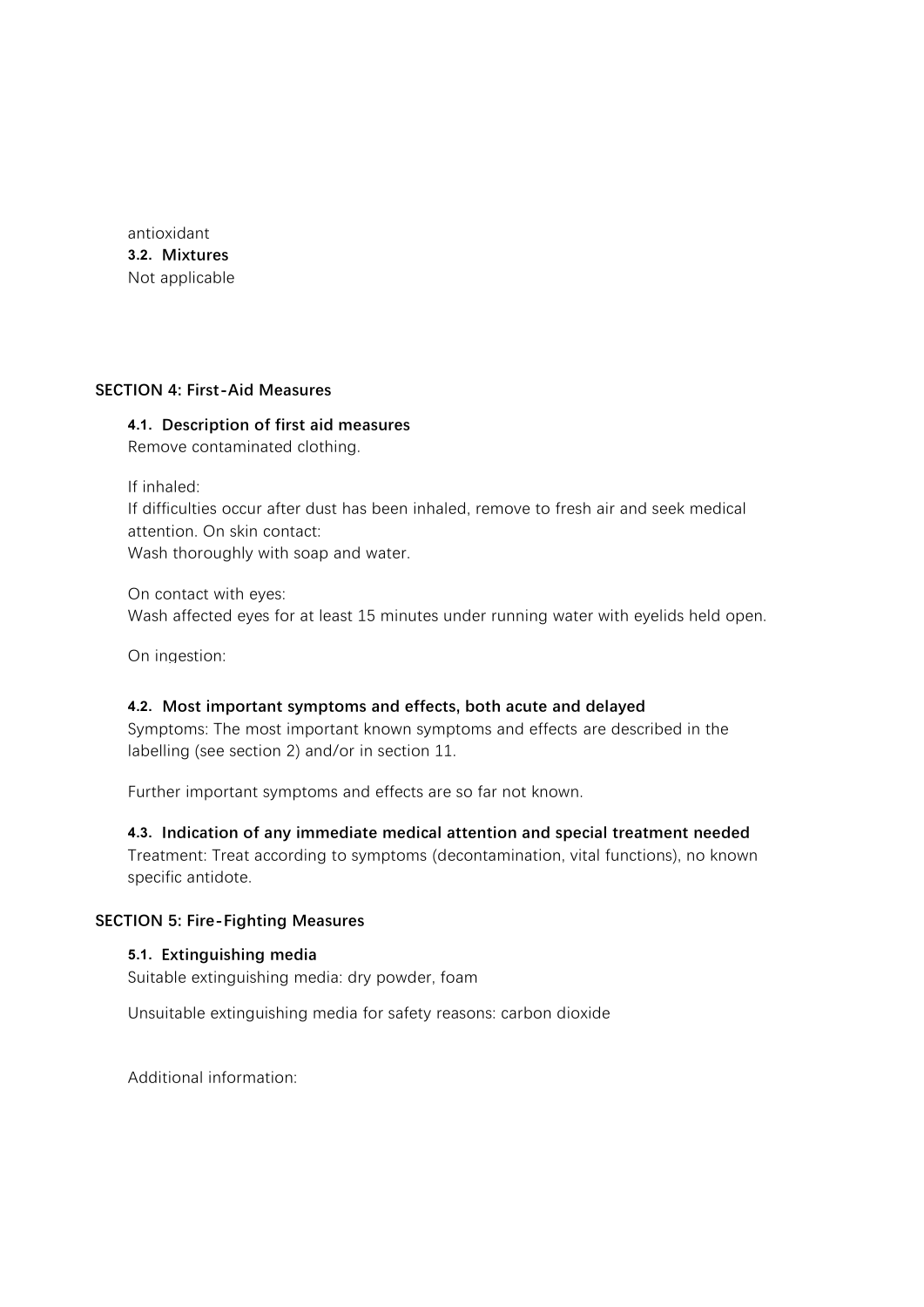whirling up the material/product because of the danger of dust explosion.

#### **5.2. Special hazards arising from the substance or mixture**

harmful vapours

Evolution of fumes/fog. The substances/groups of substances mentioned can be released in case of fire.

#### **5.3. Advice for fire-fighters**

Special protective equipment: Wear a self-contained breathing apparatus.

Further information:

The degree of risk is governed by the burning substance and the fire conditions. Contaminated extinguishing water must be disposed of in accordance with official regulations.

#### **SECTION 6: Accidental Release Measures**

#### **6.1. Personal precautions, protective equipment and emergency procedures**

Avoid dust formation. Use personal protective clothing.

#### **6.2. Environmental precautions**

Contain contaminated water/firefighting water. Do not discharge into drains/surface waters/groundwater.

#### **6.3. Methods and material for containment and cleaning up**

For small amounts: Pick up with suitable appliance and dispose of. For large amounts: Contain with dust binding material and dispose of. Avoid raising dust.

#### **6.4. Reference to other sections**

Information regarding exposure controls/personal protection and disposal considerations can be found in section 8 and 13.

#### **SECTION 7: Handling and Storage**

#### **7.1. Precautions for safe handling**

Breathing must be protected when large quantities are decanted without local exhaust ventilation. Protection against fire and explosion:

Avoid dust formation. Take precautionary measures against static discharges.

Dust explosion class: Dust explosion class 2 (Kst-value 200 up to 300 bar m s-1).

#### **7.2. Conditions for safe storage, including any incompatibilities**

Further information on storage conditions: Keep container tightly closed and dry; store in a cool place.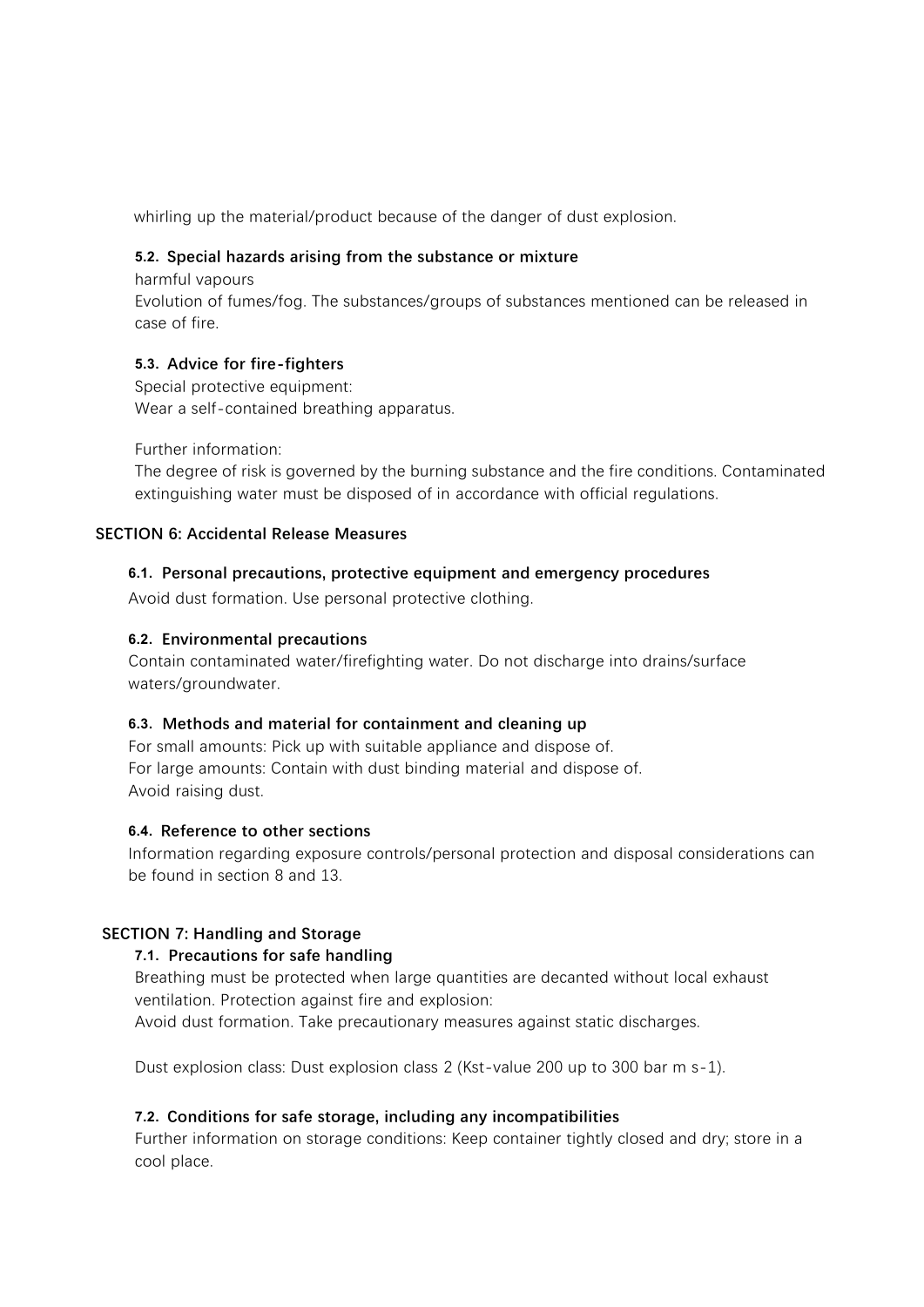The packed product is not damaged by low temperatures or by frost. The packed product will not be damaged by high temperatures.

## **7.3. Specific end use(s)**

For the relevant identified use(s) listed in Section 1 the advice mentioned in this section 7 is to be observed.

# **SECTION 8: Exposure Controls/Persona Protection**

## **8.1. Control parameters**

Components with occupational exposure limits No occupational exposure limits known. PNEC

freshwater:

A PNEC could not be derived as the substance showed no range of its solubility. At the present state of knowledge, no toxic effects in studies performed in the negative ecological effects are expected.

#### marine water:

A PNEC could not be derived as the substance showed no toxic effects in studies performed in the range of its solubility. At the present state of knowledge, no negative ecological effects are expected.

## intermittent release:

A PNEC could not be derived as the substance showed no toxic effects in studies performed in the range of its solubility. At the present state of knowledge, no negative ecological effects are expected.

STP: 1 mg/l

## sediment (freshwater):

A PNEC could not be derived as the substance showed no toxic effects in studies performed in the range of its solubility. At the present state of knowledge, no negative ecological effects are expected.

## sediment (marine water):

A PNEC could not be derived as the substance showed no toxic effects in studies performed in the range of its solubility. At the present state of knowledge, no negative ecological effects are expected.

 $\overline{\text{PNEC}}$  $i$ n the range of its solution state of knowledge, no negative ecological effects of  $k$ no negative ecological effects experience experience experience experience experience experience experience experience experience exp Long-term exposure- systemic effects, Inhalation: 23.5 mg/m3 DNEL worker: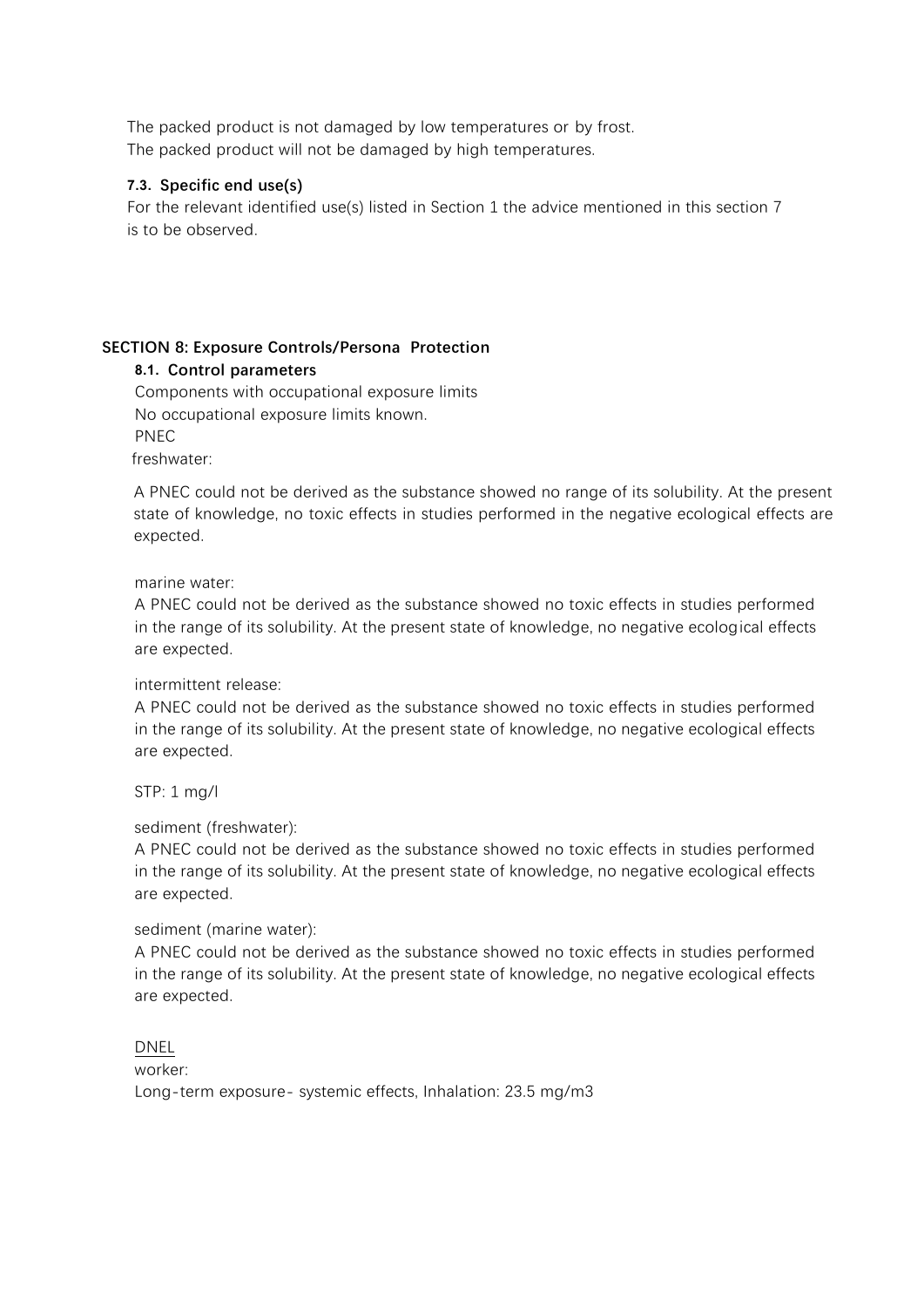worker: Long-term exposure- systemic effects, dermal: 6.7 mg/kg consumer: Long-term exposure- systemic effects, Inhalation: 5.8 mg/m3 consumer: Long-term exposure- systemic effects, dermal: 3.3 mg/kg consumer: Long-term exposure- systemic effects, oral: 3.3 mg/kg

# **8.2. Exposure controls**

Personal protective eauipme 门 t Respiratory protection:

Suitable respiratory protection for lower concentrations or short-term effect: Particle filter with medium efficiency for solid and liquid particles (e.g. EN 143 or 149, Type P2 or FFP2)

Hand protection:

Chemical resistant protective gloves (EN 374)

Suitable materials also with prolonged, direct contact (Recommended: Protective index 6, corresponding > 480 minutes of permeation time according to EN 374): e.g. nitrile rubber (0.4 mm), chloroprene rubber (0.5 mm), polyvinylchloride (0.7 mm) and other Supplementary note: The specifications are based on tests, literature data and information of glove manufacturers or are derived from similar substances by analogy. Due to many conditions (e.g. temperature) it must be considered, that the practical usage of a chemical-protective glove in practice may be much shorter than the permeation time determined through testing.

Manufacturer's directions for use should be observed because of great diversity of types.

Eye protection:

Safety glasses with side-shields (frame goggles) (e.g. EN 166)

Body protection:

Body protection must be chosen based on level of activity and exposure.

## General safety and hygiene measures

Handle in accordance with good industrial hygiene and safety practice. Wearing of closed work clothing is recommended. Handle in accordance with good industrial hygiene and safety practice.

## **SECTION 9: Physical and Chemical Properties**

## **9.1. Information on basic physical and chemical properties**

| Form:   |  |
|---------|--|
| Colour: |  |
| Odour:  |  |

powder white to slightly yellow odourless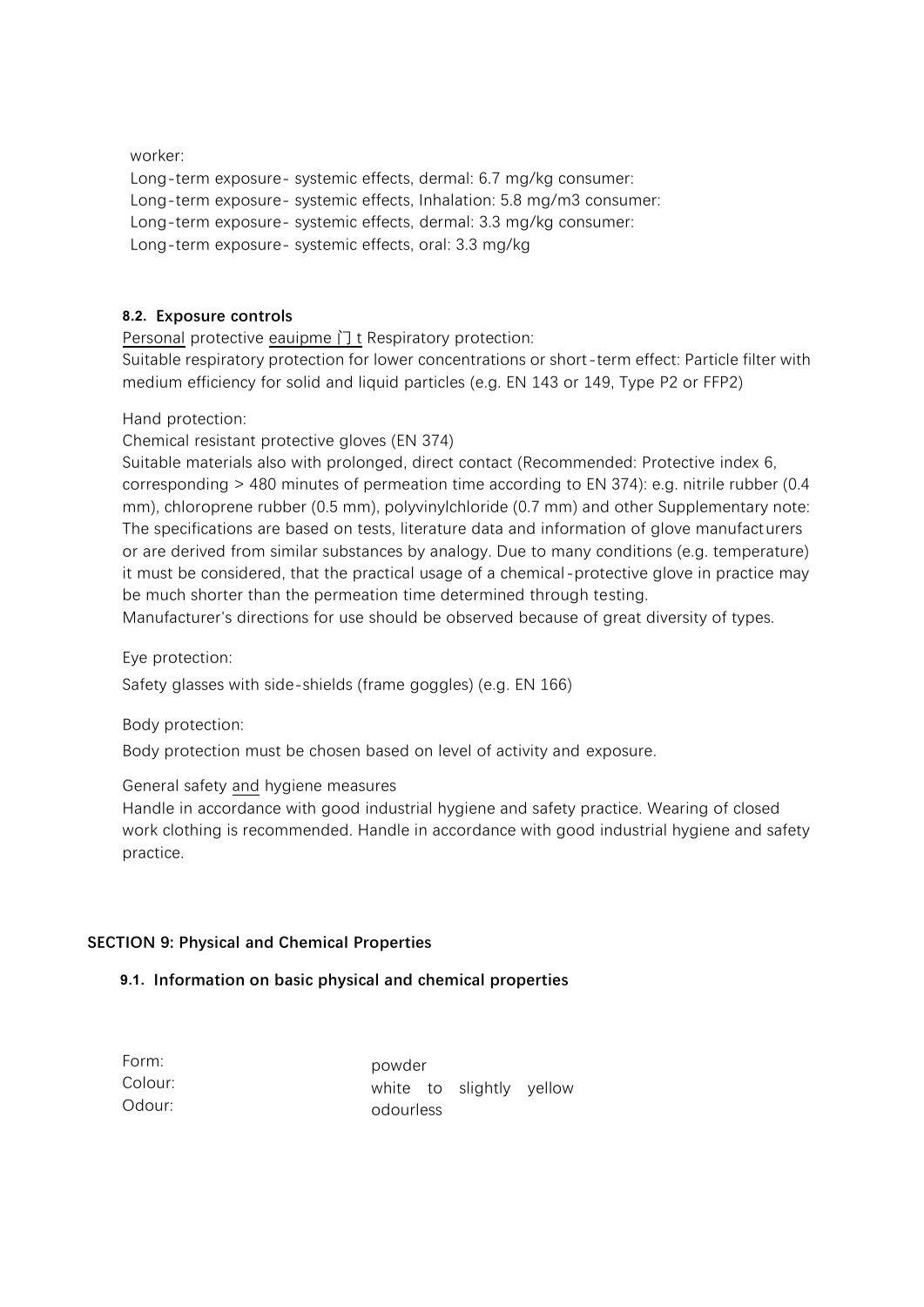Odour threshold:

| pH value:                                                              | No applicable information<br>available.<br>7<br>$(1 \frac{M(m)}{m})$                                                      |                |              |               |
|------------------------------------------------------------------------|---------------------------------------------------------------------------------------------------------------------------|----------------|--------------|---------------|
| Melting point:<br>Boiling point:                                       | (as suspension)<br>78.4 °C                                                                                                |                |              |               |
| decomposition point:<br>Flash point:<br>Evaporation rate:              | not applicable<br>> 300 °C > 150 °C<br>The product is a non-volatile                                                      |                |              |               |
| Flammability:                                                          | solid. not highly flammable                                                                                               |                |              |               |
| Ignition temperature:<br>Vapour pressure:                              | > 390 °C<br>< $0.000001$ hPa (20 °C)<br>1502 g/cm3 (22 °C)                                                                |                |              |               |
| Density:                                                               |                                                                                                                           |                |              |               |
| Solubility in water:                                                   | (23 °C; pH value: 6.4)                                                                                                    |                |              |               |
| Self ignition:                                                         | not self-igniting<br>not applicable                                                                                       |                |              |               |
| Viscosity, dynamic:<br>Explosion hazard:<br>Fire promoting properties: | not determined<br>not explosive :<br>not fire-propagating                                                                 |                |              |               |
| Bulk density: pKA:                                                     | approx. 360 kg/m3                                                                                                         |                |              |               |
| Hygroscopy:<br>Adsorption/water -<br>soil: Volatility/water -<br>air:  | not applicable<br>Non-hygroscopic<br>KOC: 1914000; log KOC: 6.3                                                           |                | (calculated) |               |
| Surface tension:<br>Molar mass:<br>Other Information:                  | not<br>applicable<br>35.4 (jm<br>If necessary, information on other physical and chemical parameters is indicated in this | (D50,<br>other | Volumetric   | Distribution, |

section.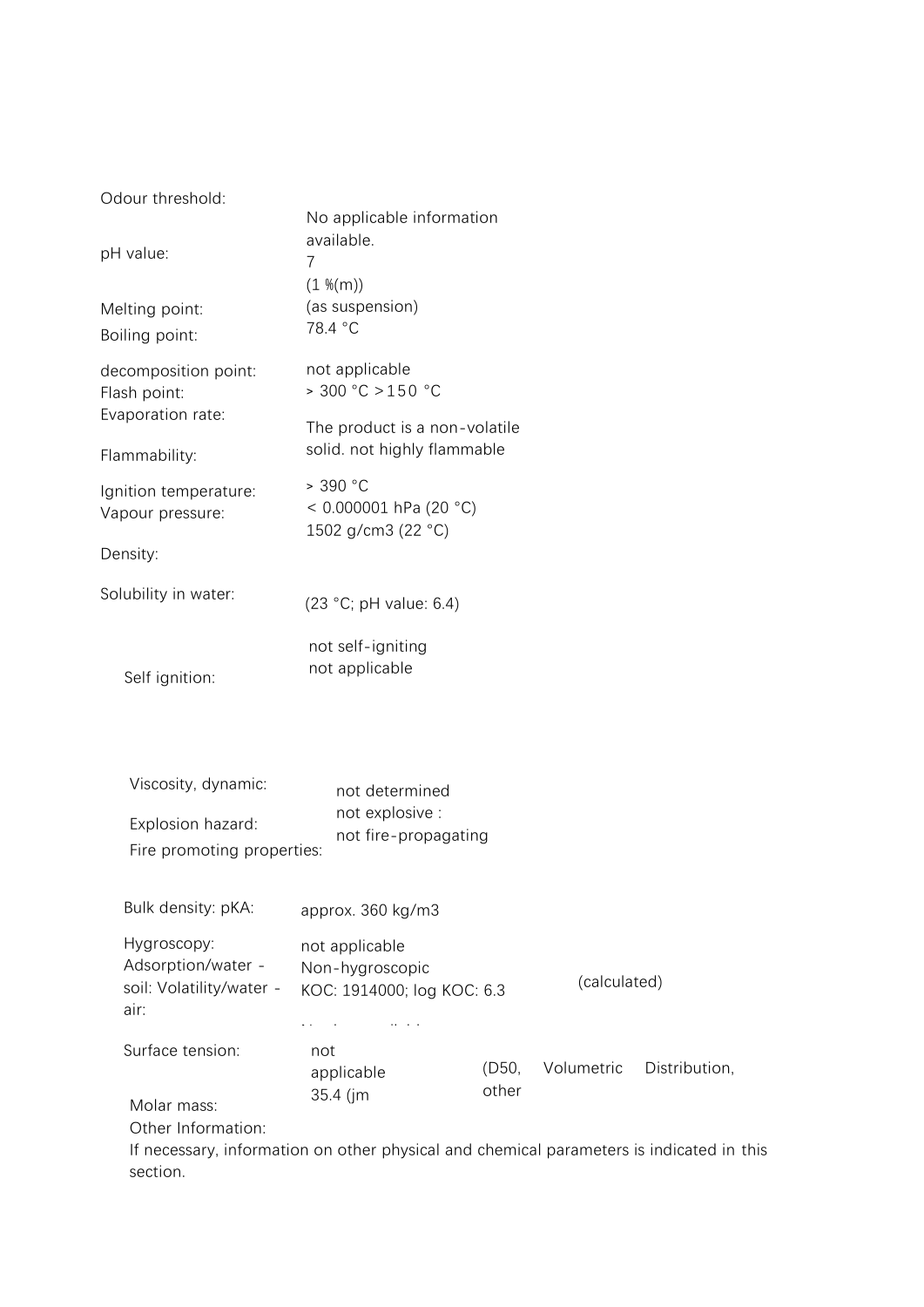# **SECTION 10: Stability and Reactivity**

#### **10.1. Reactivity**

No hazardous reactions if stored and handled as prescribed/indicated.

|                  | Corrosion to metals: Corrosive effects to metal are not anticipated. |          |                    |  |
|------------------|----------------------------------------------------------------------|----------|--------------------|--|
| Formation of     | Remarks:                                                             | Forms no | flammable gases in |  |
| flammable gases: |                                                                      | presence | the of water.      |  |

## **10.2. Chemical stability**

The product is stable if stored and handled as prescribed/indicated.

## **10.3. Possibility of hazardous reactions**

Dust explosion hazard.

#### **10.4. Conditions to avoid**

Avoid dust formation. Avoid deposition of dust. Avoid all sources of ignition: heat, sparks, open flame. Avoid electro-static charge.

#### **10.5. Incompatible materials**

Substances to avoid: strong oxidizing agents, strong acids, strong bases

#### **10.6. Hazardous decomposition products**

Hazardous decomposition products: No hazardous decomposition products if stored and handled as prescribed/indicated.

## **SECTION 11: Toxicological Information**

## **11.1. Information on toxicological effects**

Acute toxicity

Assessment of acute toxicity: Virtually nontoxic after a single ingestion. Virtually nontoxic after a single skin contact. Experimental/calculated data: LD50 rat (oral): > 7,000 mg/kg (similar to OECD guideline 401)

LD50 rat (dermal): > 2,000 mg/kg (OECD Guideline 402)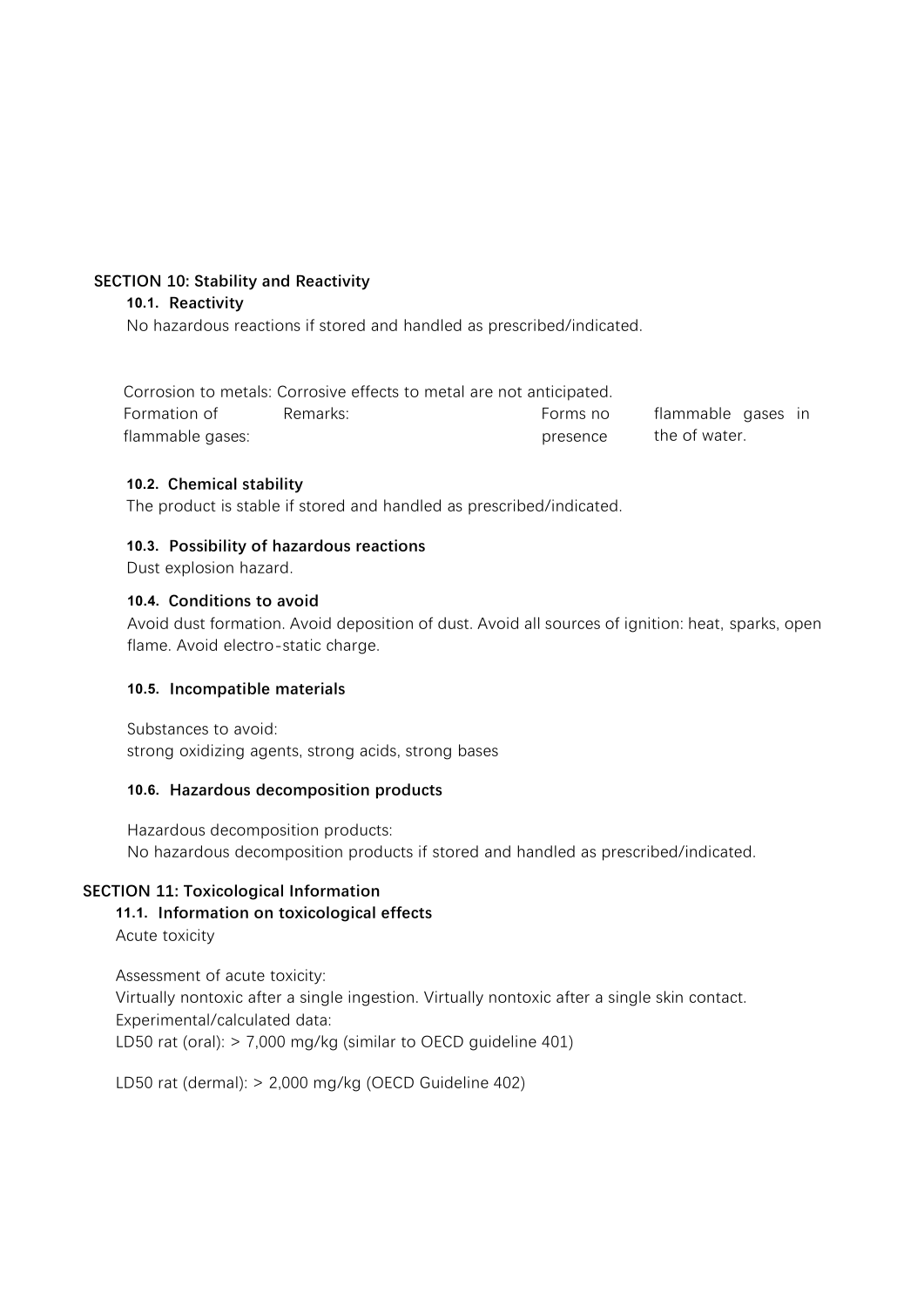Experimental/calculated data: Skin corrosion/irritation rabbit: non-irritant (similar to OECD guideline 404) Serious eye damage/irritation rabbit: non-irritant (similar to OECD guideline 405) Respiratory/Skin sensitization Assessment of sensitization: Skin sensitizing effects were not observed in animal studies.

Experimental/calculated data:

Guinea pig maximization test guinea pig: Non-sensitizing. (similar to OECD guideline 406) Germ cell mutagenicity

Assessment of

mutagenicity:

No mutagenic effect was found in various tests with bacteria and mammalian cell culture. The substance was not mutagenic in a test with mammals.

## **Carcinogenicity**

Assessment of carcinogenicity:

In long-term studies in rats the substance induced thyroid tumors. Due to the rat-specific mode of action, no carcinogenic effects are expected in man. Hence, the findings are of low relevance for humans.

Reproductive toxicity Assessment

of reproduction toxicity:

Animal studies gave no indication of a fertility impairing effect at doses which were not toxic to the parental animals.

Developmental toxicity

Assessment of teratogenicity:

Animal studies gave no indication of a developmental toxic effect at doses that were not toxic to the parental animals.

Specific target organ toxicity (single exposure)

Assessment of STOT single:

after a single exposure.

Based on the available information there is no specific target organ toxicity to be expected

Repeated dose toxicity and Specific target organ toxicity (repeated exposure)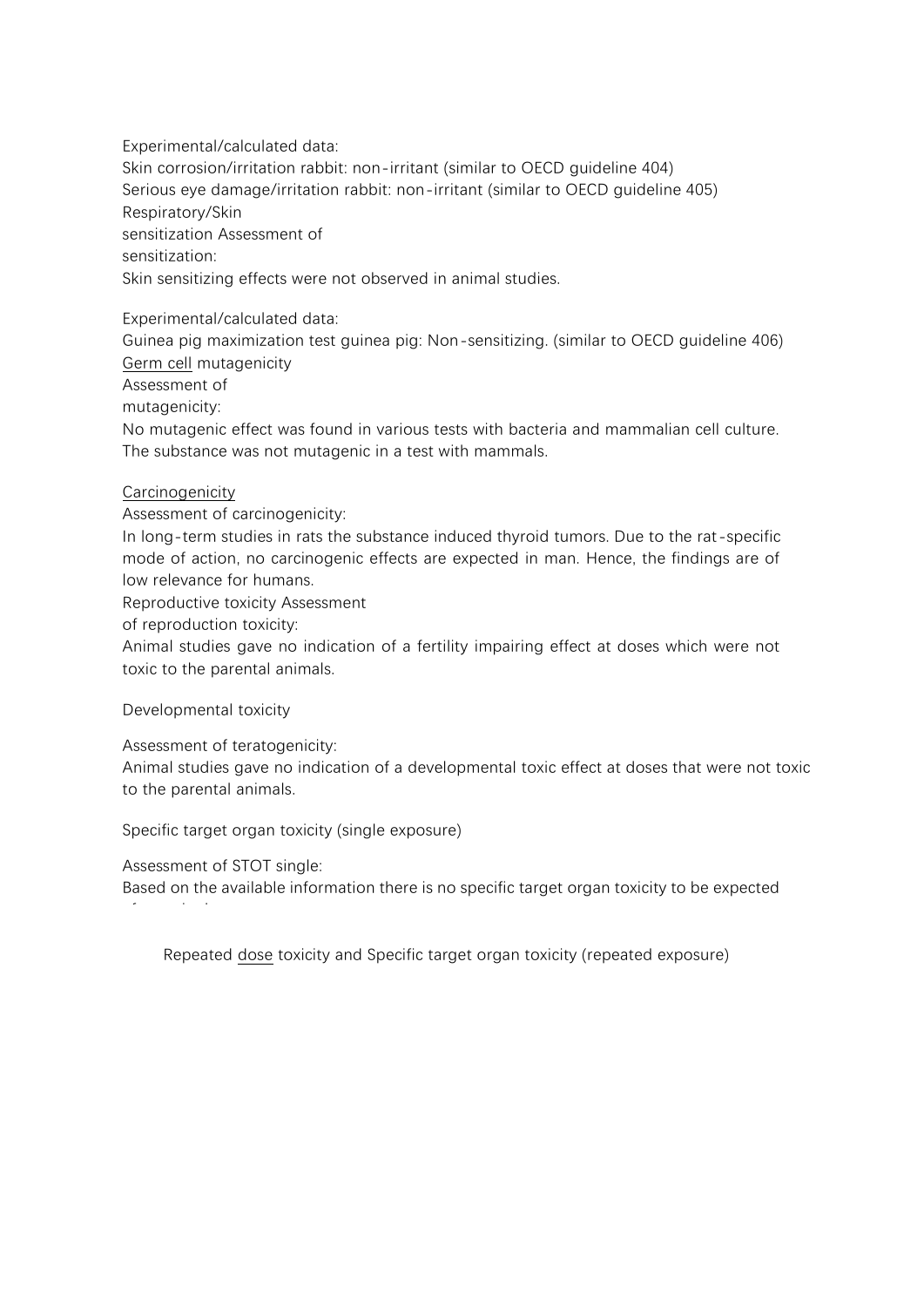## **SECTION 12: Ecological Information**

## **12.1. Toxicity**

## Assessment of aquatic toxicity:

There is a high probability that the product is not acutely harmful to aquatic organisms. No toxic effects occur within the range of solubility. The inhibition of the degradation activity of activated sludge is not anticipated when introduced to biological treatment plants in appropriate low concentrations. Based on long-term (chronic) toxicity study data, the product is very likely not harmful to aquatic organisms.

## Toxicity to fish:

LC50 (96 h) 43 mg/l, Lepomis macrochirus (OECD Guideline 203, static) The product has low solubility in the test medium. An aqueous solution prepared with solubilizers has been tested. The LC50 is higher than the solubility limit. No toxic effects occur within the range of solubility. The statement of the toxic effect relates to the analytically determined concentration.

## Aquatic invertebrates:

EC50 (48 h) > 100 mg/l, Daphnia magna (OECD Guideline 202, part 1, static) The product has not been tested. The statement has been derived from substances/products of a similar structure or composition. The product has low solubility in the test medium. A saturated solution has been tested. Limit concentration test only (LIMIT test). The details of the toxic effect relate to the nominal concentration.

## Aquatic plants:

 EC50 (72 h) > 100 mg/l (biomass), Scenedesmus subspicatus (Guideline 92/69/EEC, C.3, static) The product has low solubility in the test medium. An aqueous solution prepared with solubilizers has been tested. No toxic effects occur within the range of solubility. The details of the toxic effect relate to the nominal concentration.

No observed effect concentration (72 h) 100 mg/l (biomass), Scenedesmus subspicatus (Guideline 92/69/EEC, C.3, static)

The product has low solubility in the test medium. An aqueous solution prepared with solubilizers has been tested. No toxic effects occur within the range of solubility. The details of the toxic effect relate to the nominal concentration.

# Microorganisms/Effect on activated sludge:

EC20 (3 h) > 100 mg/l, activated sludge, domestic (OECD Guideline 209, static) The details of the toxic effect relate to the nominal concentration.

EC50 (3 h) > 100 mg/l, activated sludge, domestic (OECD Guideline 209, static) The details of the toxic effect relate to the nominal concentration.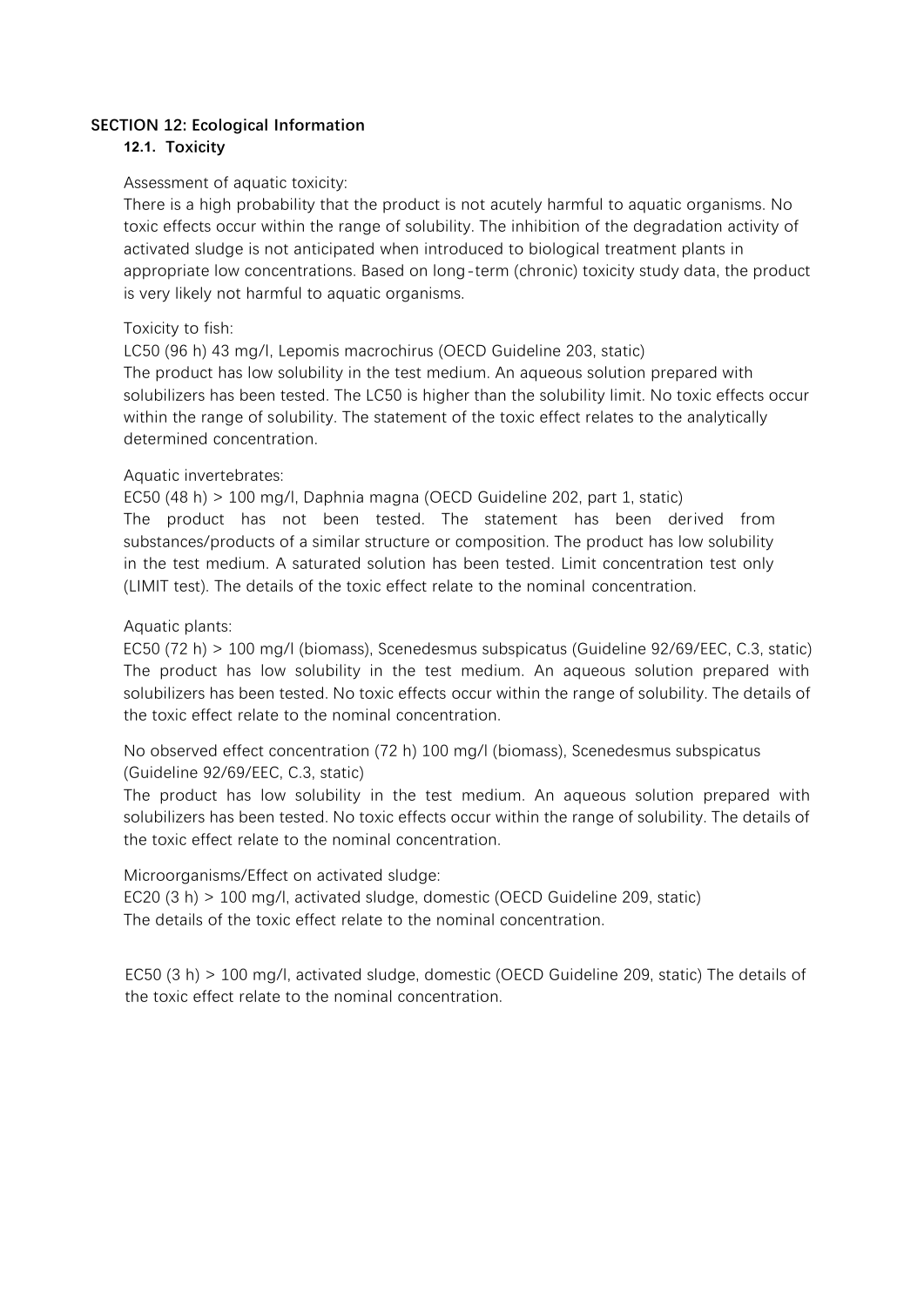## **12.2 Persistence and degradability**

Assessment biodegradation and elimination (H2O): Not readily biodegradable (by OECD criteria). The product can be virtually eliminated from water by abiotic processes e.g. adsorption onto activated sludge.

Elimination information:

8 % CO2 formation relative to the theoretical value (28 d) (OECD 301B; ISO 9439; 92/69/EEC, C.4- C) (aerobic, activated sludge, domestic, non-adapted)

## **12.3 Bioaccumulative potential**

Assessment bioaccumulation potential: Significant accumulation in organisms is not to be expected.

Bioaccumulation potential:

Bioconcentration factor: <= 12 (56 d), Cyprinus carpio (OECD Guideline 305 C) Based on a weight of evidence, the compound will not bioaccumulate.

## **12.4 Mobility in soil**

Assessment transport between environmental compartments: Adsorption in soil: Adsorption to solid soil phase is expected.

# **12.5 Results of PBT and vPvB assessment**

According to AnnexXIII of Regulation (EC) No.1907/2006 concerning the Registration, Evaluation, Authorisation and Restriction of Chemicals (REACH): The product does not fulfill the criteria for PBT (Persistent/bioaccumulative/toxic) and vPvB (very persistent/very bioaccumulative). Self classification

# **12.6 Other adverse effects**

The substance is not listed in Regulation (EC) 1005/2009 on substances that deplete the ozone layer.

## **12.7 Additional information**

Other ecotoxicological advice: Do not discharge product into the environment without control.

## **SECTION 13: Disposal Considerations**

**13.1. Waste treatment methods**

Must be disposed of or incinerated in accordance with local regulations.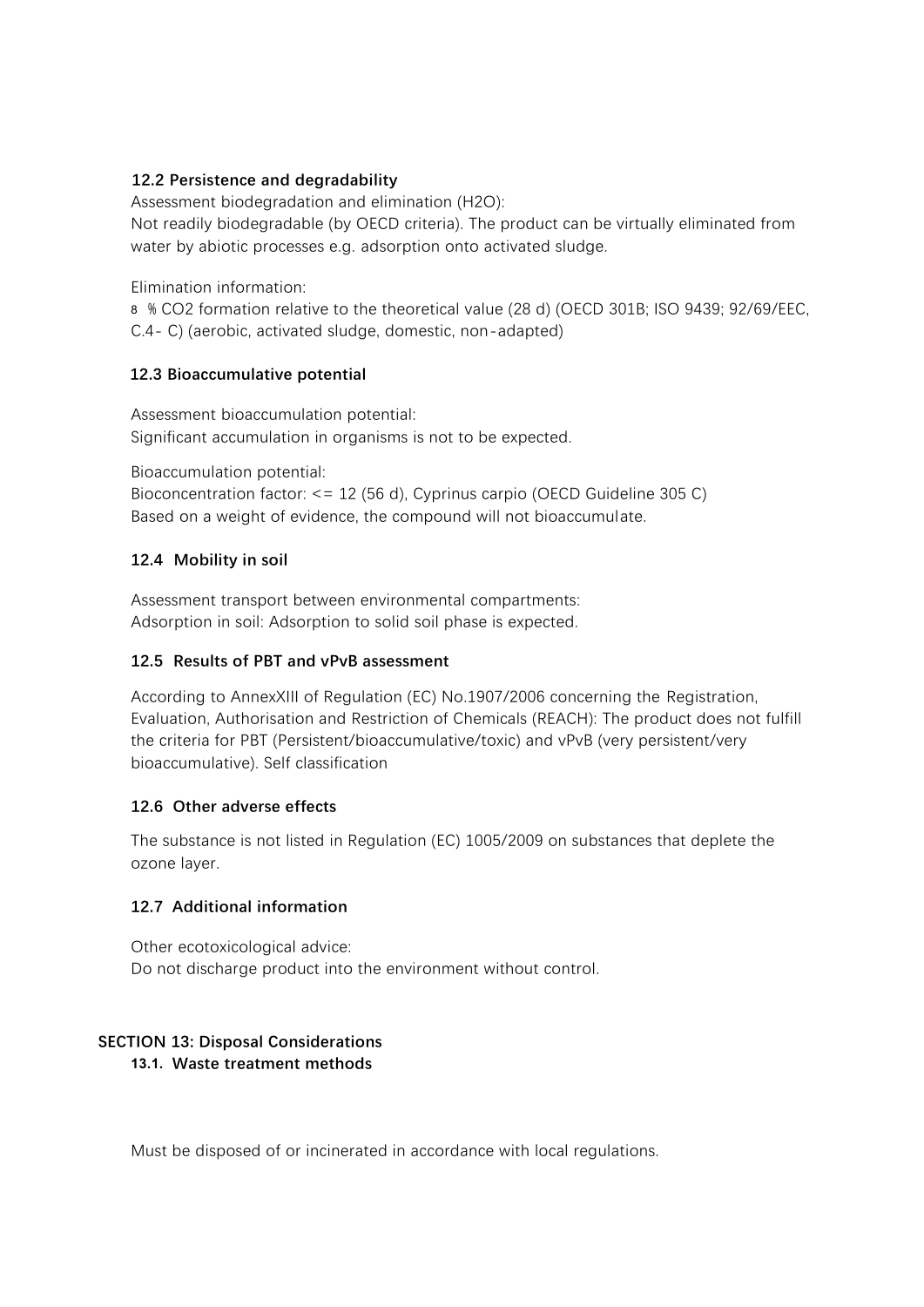Contaminated packaging: Uncontaminated packaging can be re-used. Packs that cannot be cleaned should be disposed of in the same manner as the contents.

# **SECTION 14: Transport Information**

## **Land transport**

|                            |          | Not classified as a dangerous good under transport regulations |
|----------------------------|----------|----------------------------------------------------------------|
| UN number:                 |          | Not                                                            |
| UN<br>proper               | shipping | applicable                                                     |
| name:                      |          | Not                                                            |
| Transport hazard class(es) |          | applicable                                                     |
| Packing group:             |          | Not                                                            |
| Environmental hazards:     |          |                                                                |
|                            |          |                                                                |

RID

|                            |          | Not classified as a dangerous good under transport regulations |
|----------------------------|----------|----------------------------------------------------------------|
| UN number:                 |          | Not                                                            |
| UN<br>proper               | shipping | applicable                                                     |
| name:                      |          | Not                                                            |
| Transport hazard class(es) |          | applicable                                                     |
| Packing group:             |          | Not                                                            |
| Environmental hazards:     |          |                                                                |

#### **Inland waterway transport**

ADN

|                           | Not classified as a dangerous good under transport regulations |
|---------------------------|----------------------------------------------------------------|
| UN number:                | Not                                                            |
| UN proper shipping        | applicable                                                     |
| name: Transport hazard    | Not                                                            |
| class(es): Packing group: | applicable                                                     |
| Environmental hazards:    | Not                                                            |
| Special precautions for   |                                                                |
| user                      |                                                                |
| Transport in inland       | Not evaluated                                                  |
| waterway vessel:          |                                                                |

# **Sea transport**

IMDG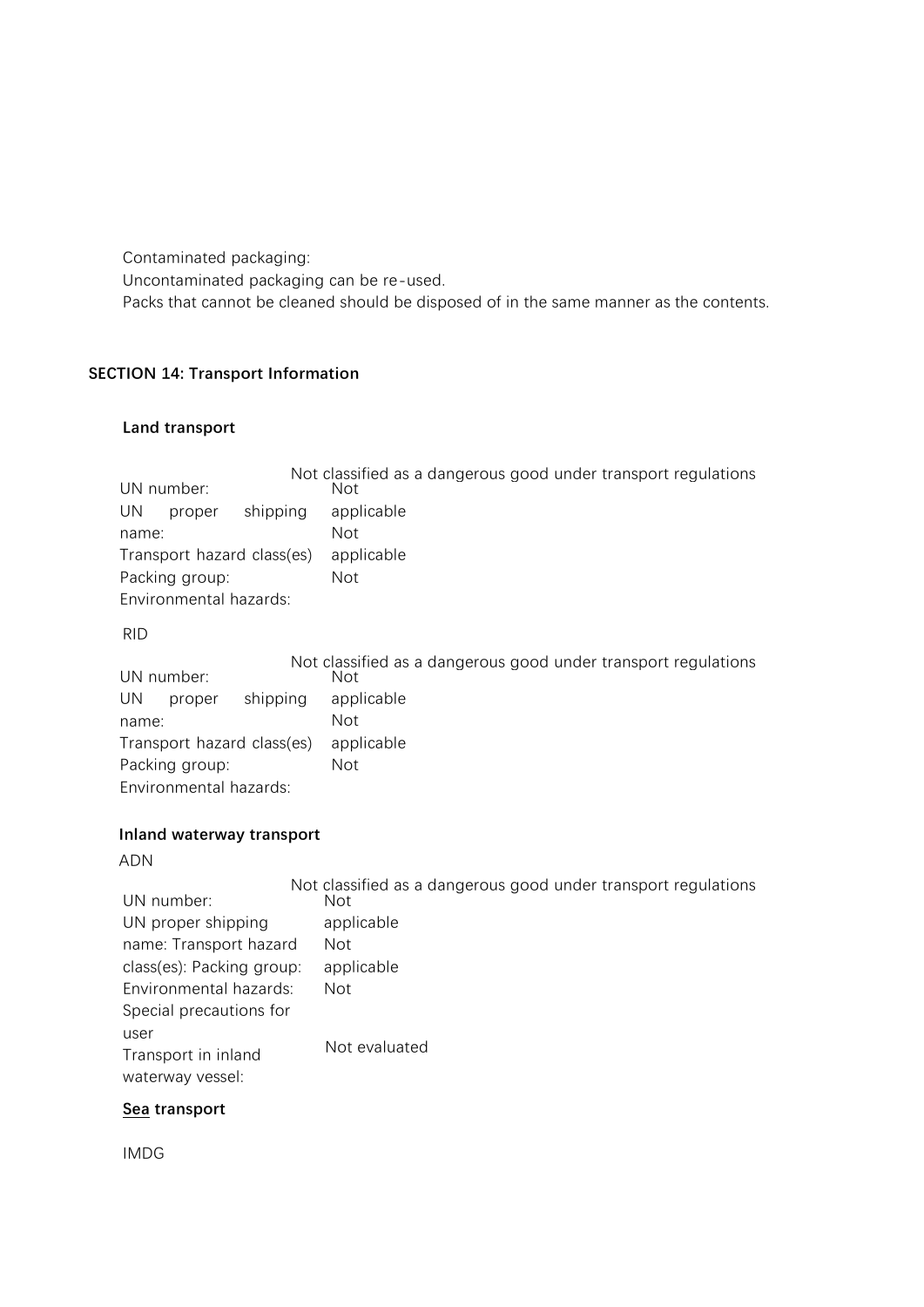| UN number:                  | Not           |
|-----------------------------|---------------|
| UN proper shipping name:    | classified as |
| Transport hazard class(es): | Not           |
| Packing group:              | applicable    |
| Environmental hazards:      | Not           |
| Special precautions for     | applicable    |

| Air transport               |                                                                             |
|-----------------------------|-----------------------------------------------------------------------------|
| IATA/ICAO                   |                                                                             |
| UN number:                  |                                                                             |
|                             | UN proper shipping name: Not classified as a dangerous good under transport |
| Transport hazard class(es): | regulations                                                                 |
| Packing group:              | Not applicable                                                              |
| Environmental hazards:      | Not applicable                                                              |
| Special precautions for     | Not applicable                                                              |
| user                        | Not applicable                                                              |

## **14.1. UN number**

See corresponding entries for "UN number" for respective regulations in the tables above.

#### **14.2. UN proper shipping name**

See corresponding entries for "UN proper shipping above.

#### **14.3. Transport hazard class(es)**

See corresponding entries for "Transport hazard class(es)" for the respective regulations in the tables above.

## **14.4. Packing group**

See corresponding entries for "Packing group" for the respective regulations in the tables above.

#### **14.5. Environmental hazards**

See corresponding entries for "Environmental hazards" for the respective regulations in the tables above.

## **14.6. Special precautions for user**

See corresponding entries for "Special precautions for user" for the respective regulations

| .<br>$\sim$ $\sim$<br>Regulation: | Not       |
|-----------------------------------|-----------|
| Shipment                          | evaluated |